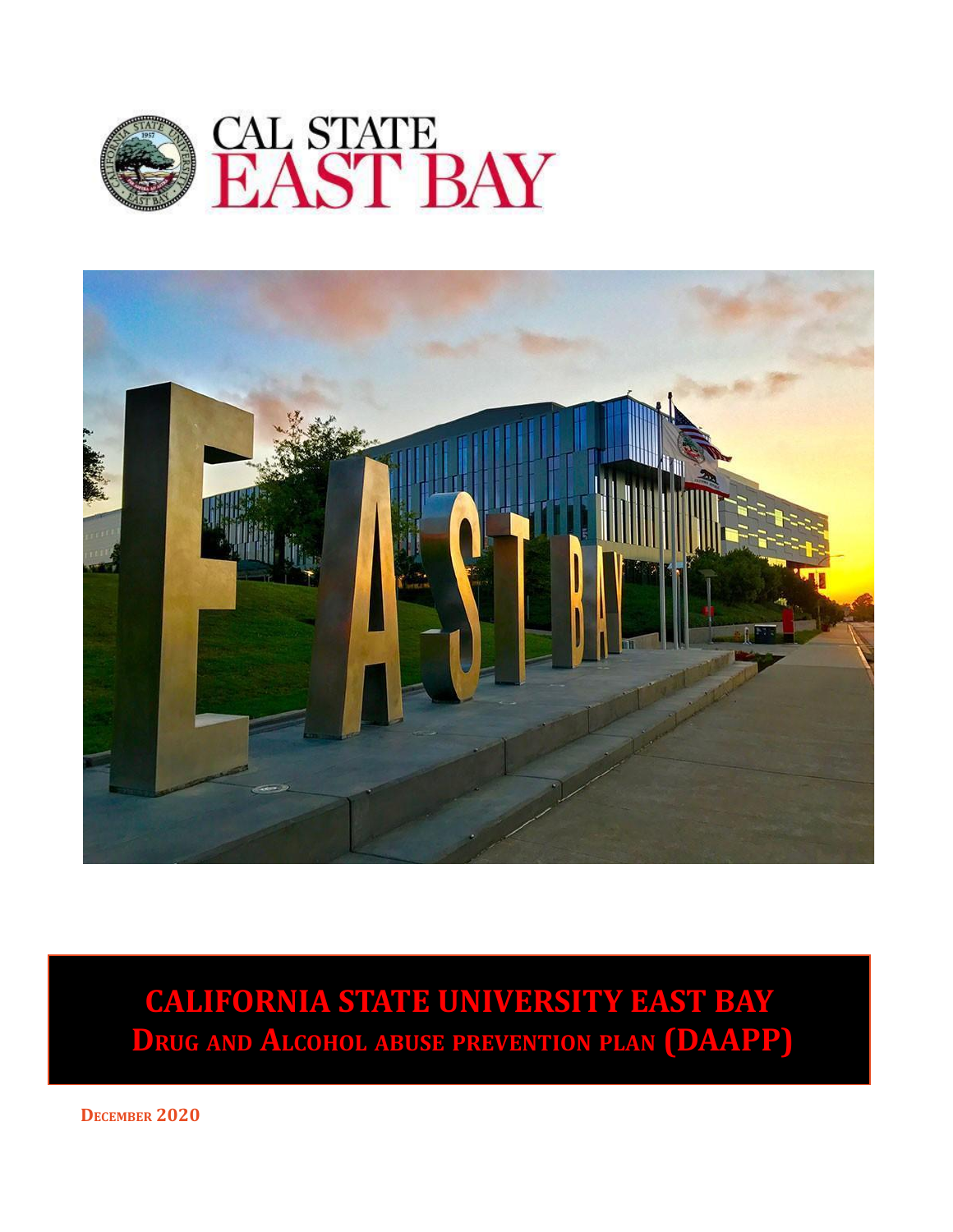# TABLE OF CONTENTS

### *The DAAPP outlines Cal State East Bay's role in complying with the requirements of the U.S. Department of Education's Drug-Free Schools and Campuses Regulations (EDGAR Part 86).*

| Introduction                                     | 2  |
|--------------------------------------------------|----|
| <b>Goals and Objectives</b>                      | 3  |
| <b>Annual Notification</b>                       | 4  |
| <b>ATOD Programs</b>                             | 5  |
| Policy & Other Enforcement Documents             | 9  |
| <b>Policy Enforcement/Violations</b>             | 15 |
| Referrals                                        | 16 |
| Recommendations for DAAPP & 2022 Biennial Review | 17 |
| <b>Contact Information</b>                       | 18 |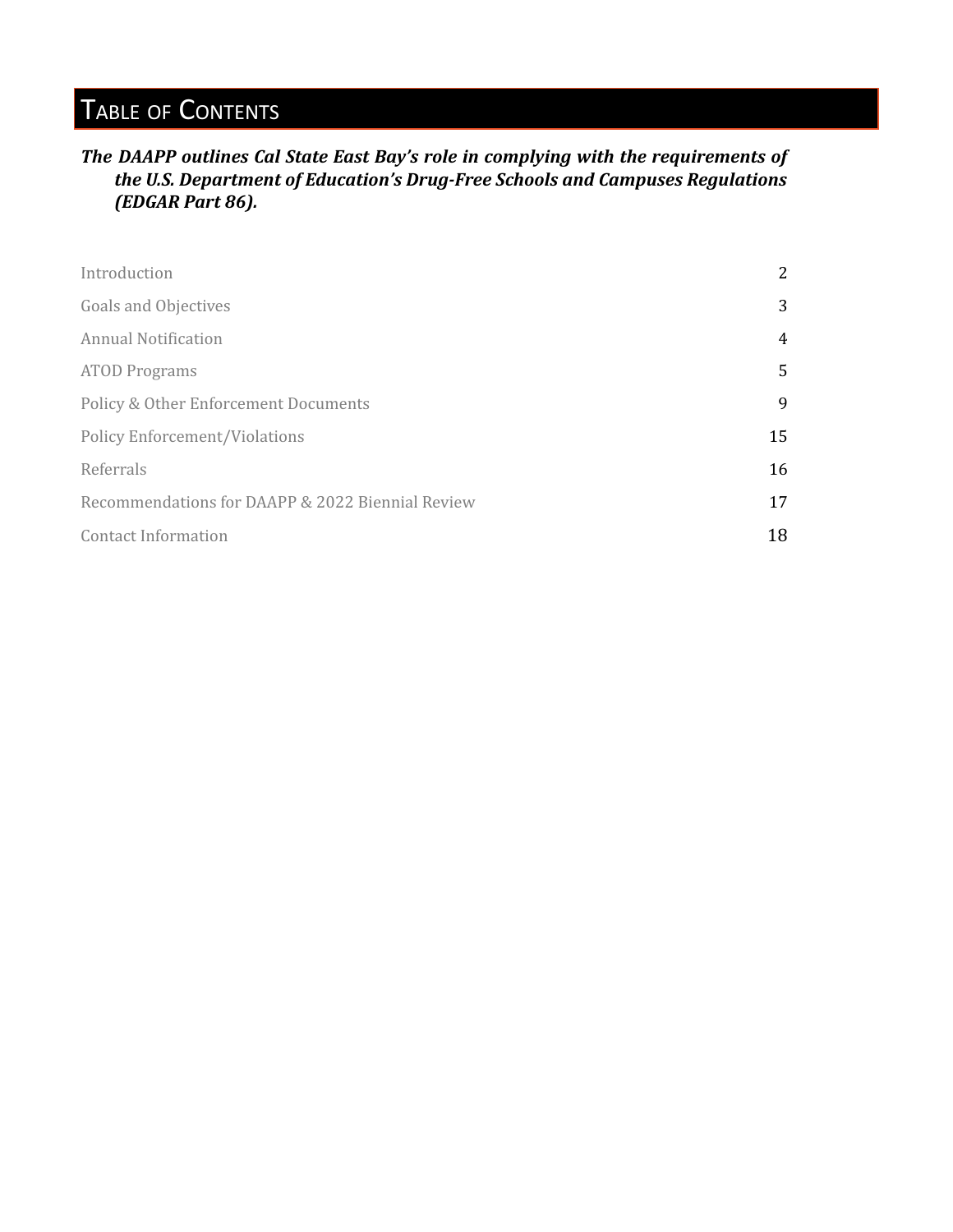# <span id="page-2-0"></span>Introduction

#### INTRODUCTION TO DAAPP AND FEDERAL REQUIREMENTS

The Drug and Alcohol Abuse Prevention Plan (DAAPP) at Cal State East Bay is designed to outline Cal State East Bay's role in complying with the requirements of the *U.S. Department of Education's Drug-Free Schools and Campuses Regulations (EDGAR Part 86)*. Under these regulations, all colleges and universities that receive federal funding must provide education and resources to prevent the unlawful use and misuse/abuse of drugs and alcohol by students and employees.

#### BIENNIAL REVIEW RESPONSIBILITY

The Biennial Review Report is the responsibility of the Associate Vice President of Student Support Services and Equity Programs, Dr. Andrea Wilson. Dr. Wilson is the Chairperson of the Alcohol, Tobacco and Other Drugs (ATOD) Committee. As the campus designee, the ad-hoc committee has worked to prepare the biennial ATOD and activities report as follows:

- 2016-2018
- 2018-2020

The person(s) responsible for drafting the Biennial Review Report should use the DAAPP in conjunction with the *U.S. Department of Education's Complying with the Drug-Free Schools and Campuses Regulations (EDGAR Part 86)* document to help guide the process of ensuring that all requirements of conducting the Biennial Review are met. This document includes *Part 86 Compliance Checklist* (Appendix 2, page 42) and *Supplemental Checklist Drug-Free Schools and Campuses Regulations (EDGAR Part 86)* (Appendix 6, page 50) to help guide the process of writing the Biennial Review Report.

#### BIENNIAL REVIEW LOCATIONS

Hard copies of the Biennial Review Report can be found in the following locations:

- President's Office
- Student Conduct Office
- Vice President of Student Affairs Office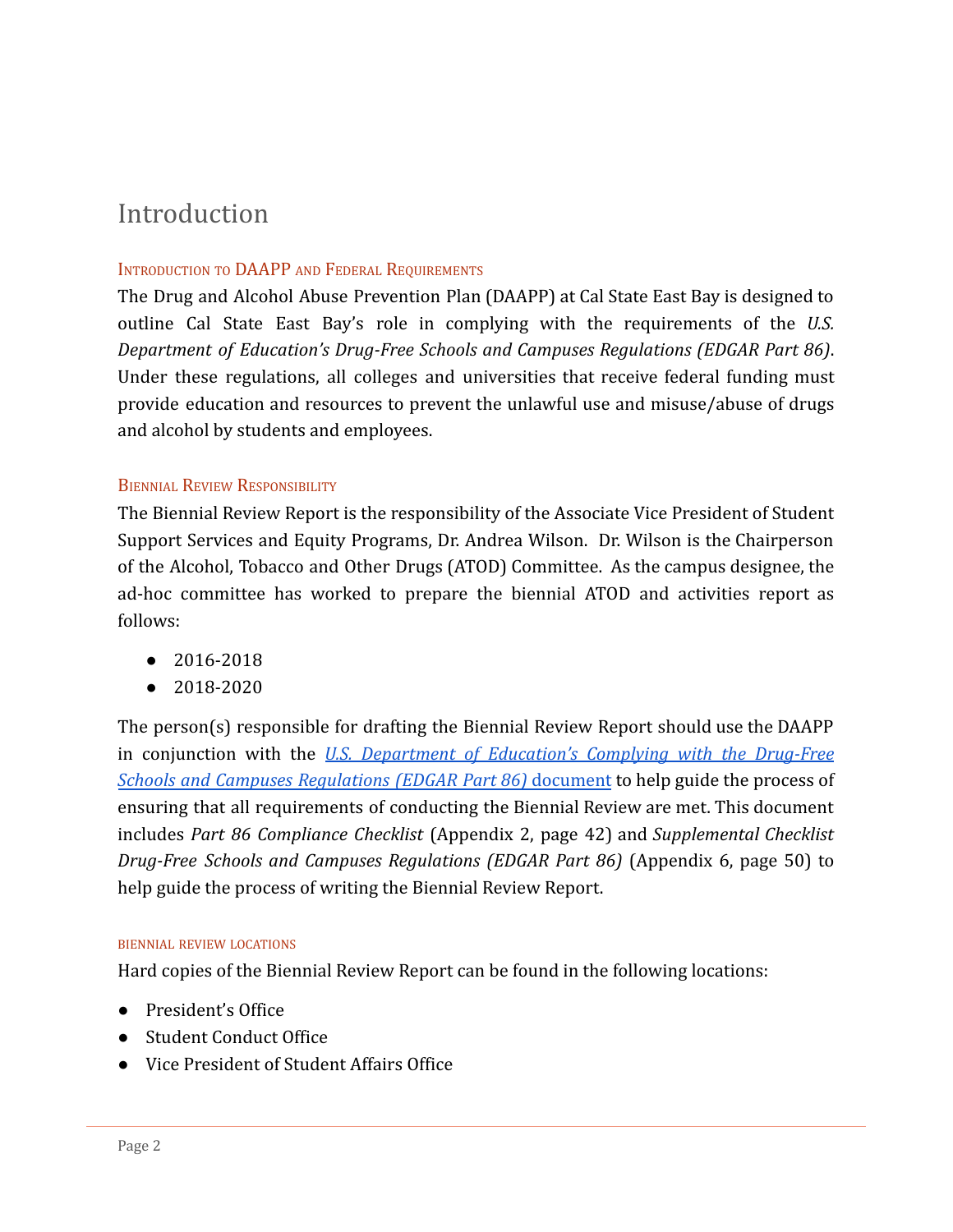- Student Health Center
- Recreation and Wellness (RAW) Center Health Education Resource Room

# <span id="page-3-0"></span>Goals and Objectives

Cal State East Bay's Alcohol, Tobacco and Other Drug (ATOD) Committee will be responsible for deciding on the final goals and objectives of the DAAPP. Sample goals from the *Supplemental Checklist Drug-Free Schools and Campuses Regulations (EDGAR Part 86)* include the following:

- 1. Articulate and consistently enforce clear policies that promote an educational environment free from substance misuse.
- 2. Provide ongoing education for members of the campus community for the purpose of preventing alcohol and drug misuse/abuse.
- 3. Provide a reasonable level of care of substance misusers/abusers through counseling, treatment and referral.
- 4. Implement campus activities that promote and reinforce health, responsible living, respect for community and campus standards, individual responsibility on the campus, and intellectual, social, emotional spiritual or ethical, and physical well-being of the members.
- 5. Be vocal and visionary in combating the negative issues surrounding alcohol and other drug use and abuse on campus.

# <span id="page-3-1"></span>[Annual Notification](#page-3-1)

## **STUDENTS**

The annual notification is e-mailed to all enrolled students by the Vice President of Student Affairs. A copy of the annual notification for students can be found online at VPSA Annual Student Notification Notice.

Content of the annual notification to students should include: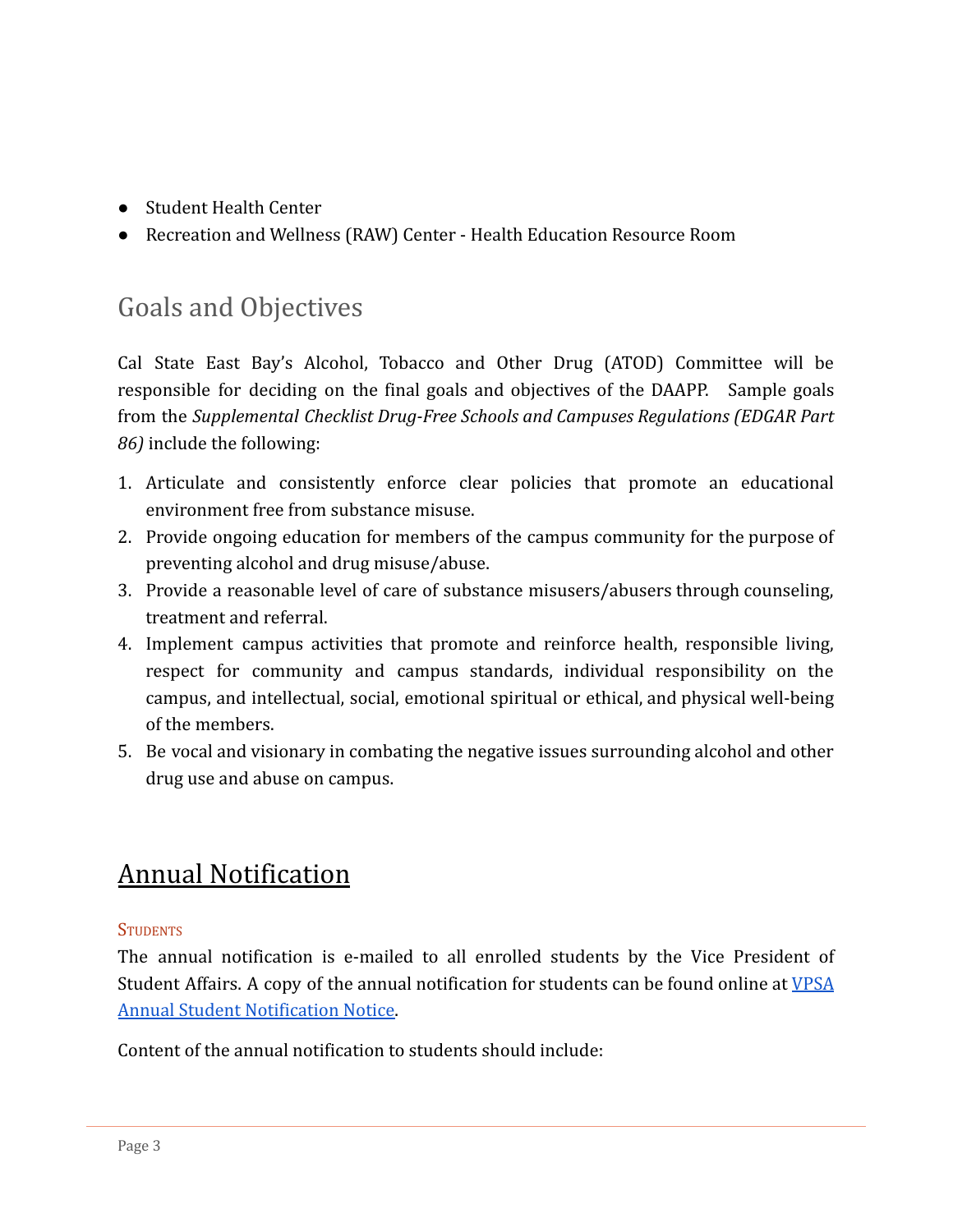- o Standards of conduct that prohibit unlawful manufacture, distribution, dispensation, possession, sale, offer to sell, purchase, offer to purchase, and/or unlawful use.
- o Description of the dangers and health risks associated with use
- o Description of applicable sanctions
- o Description of where to go for referrals
- o Statement of disciplinary sanctions

### **EMPLOYEES**

The annual notification is emailed to employees annually by Human Resources. A copy of the Annual Notification for Employees is distributed via email to all employees.

Content of the annual notification to employees should include:

- o Standards of conduct that prohibit unlawful manufacture, distribution, dispensation, possession, sale, offer to sell, purchase, offer to purchase, and/or unlawful use.
- o Description of the dangers and health risks associated with use
- o Description of applicable sanctions
- o Description of where to go for referrals & referral process
- o Statement of disciplinary sanctions

# <span id="page-4-0"></span>ATOD Programs

## CURRENT STUDENT PROGRAMS

## **● Population Based Alcohol & Other Drug Education**

- a. Health & Wellness Services integrates alcohol and other drug education through into general prevention curriculum (nutrition, self-care, fitness, sexual health, sexual violence) to provide a holistic approach to overall student wellness. The alcohol education campaign incorporates three learning outcomes:
	- i. Being an Informed Pioneer students gaining basic knowledge of alcohol use effects upon the body, serving sizes, correcting misinformation gained from social media/urban myths, and providing statistics of social mores regarding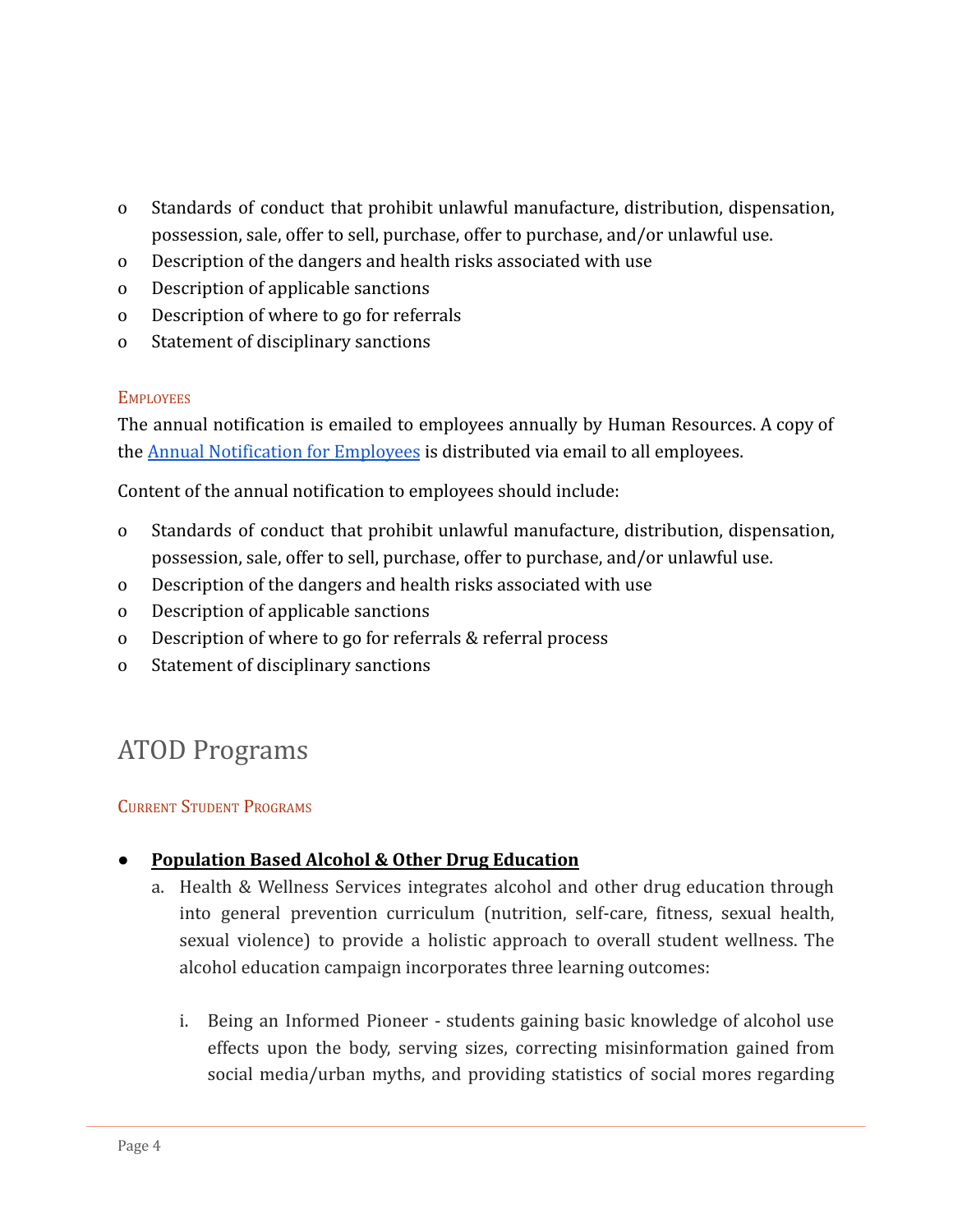alcohol use for Cal State East Bay.

- ii. Choose to Use Responsibility challenging student notion of what is responsible use, increasing motivation to adopt personal protective behaviors when drinking alcohol including moderating, designated drivers, balancing priorities of work/school/family against partying, and enhanced decision-making skills.
- iii. Taking Action to Help a Friend increasing students confidence to become an active bystander, actively engage their peers in harm reduction when they had too much to drink, overcoming groupthink and peer pressure when someone has alcohol poisoning, and supporting a peer if they are showing signs of alcohol misuse/abuse and encouraging them to seek help to reduce/quit use.

| Academic<br>Year | Events with Interactive tabling<br>activities dedicated specifically<br>to alcohol education | Events with alcohol education<br>infused into general wellness<br>curriculum |
|------------------|----------------------------------------------------------------------------------------------|------------------------------------------------------------------------------|
| 2016-2017        | 4,465 participants                                                                           | 2,465 participants                                                           |
| 2017-2018        | 4,300 participants                                                                           | 1,925 participants                                                           |
| 2018-2019        | 1,047 participants                                                                           | 2,013 participants                                                           |
| 2019-2020        | 1,542 participants                                                                           | 3,321 participants                                                           |

Completion Data

b. As part of Cal State East Bay's comprehensive alcohol abuse prevention initiatives for students, incoming students are required to complete an online alcohol and other drug prevention program. AlcoholEdu was required from 2016-2018 for all incoming freshman and transfer students. These programs provided tailored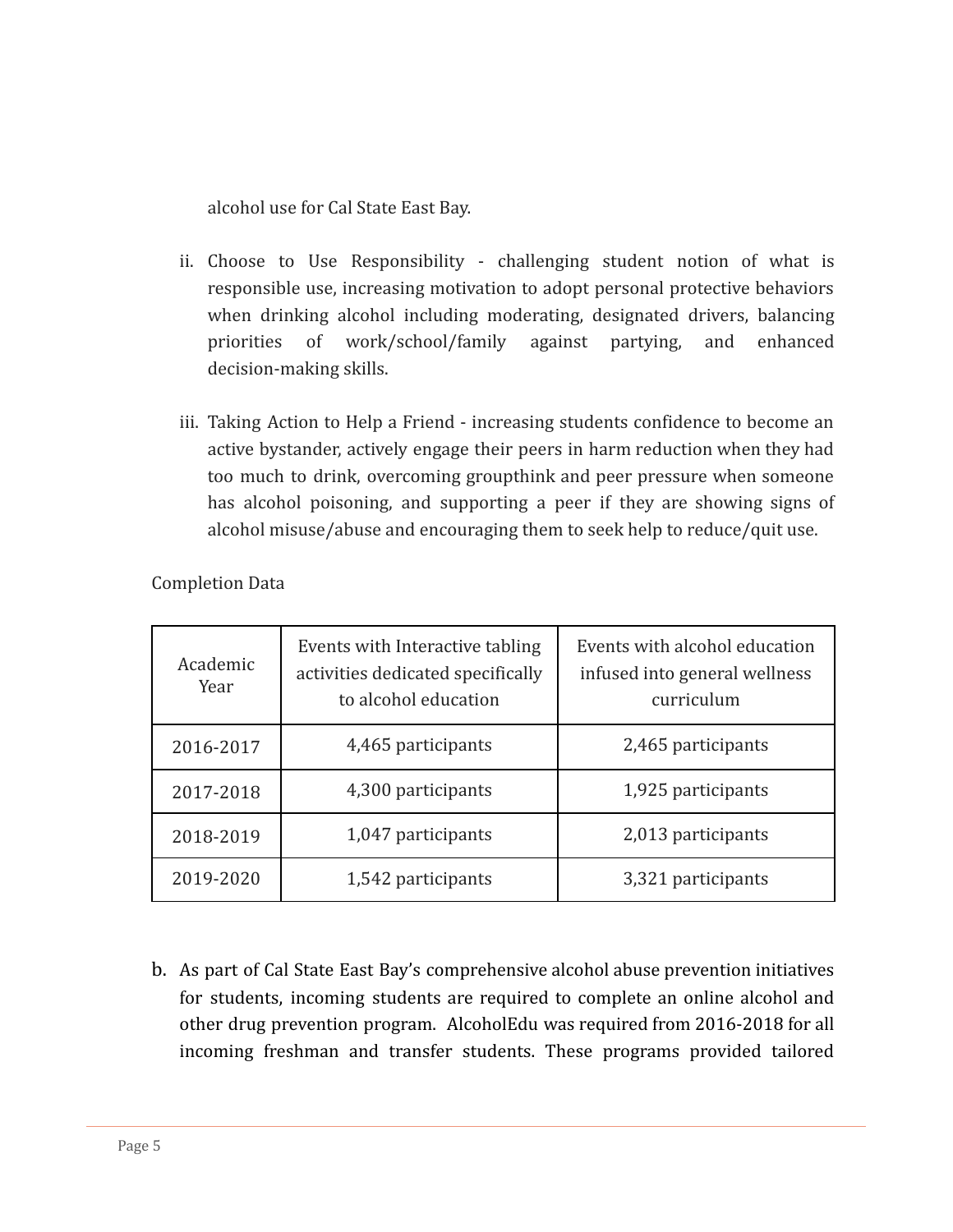educational pathways for students who identified as abstainers, moderate users, and high risk users. Students completed modules prior to the first week of Fall Semester and a follow up post-test evaluation 30-days after classes began to assess knowledge acquisition and behavior changes. AlcoholEdu held an implied mandate without registration holds or other consequences. Unfortunately, the response rate was low compared to the total number of incoming students and the agreement with AlcoholEdu was discontinued.

In 2018, alcohol and other drug education was combined with Not Anymore the Title IX training that all incoming freshman and transfer students must complete each academic year per **Executive Order 1095** Revised. Registration holds are placed upon students who do not complete the requirement.

The 30-minute interactive session features content designed to educate students on the risks of alcohol and other drugs, as well as to prepare them for handling dangerous situations related to those substances. Content includes information on the effect of AOD upon GPA, peer influences, and tips for bystander interactions. The program uses social norming, peer-based reality, and harm reduction approaches.

| Academic Year | <b>Educational Program</b> | <b>Student Completion</b> |
|---------------|----------------------------|---------------------------|
| 2016-2017     | AlcoholEdu                 | 991                       |
| 2017-2018     | AlcoholEdu                 | 947                       |
| 2018-2019     | Not Anymore                | 4,229                     |
| 2019-2020     | Not Anymore                | 3,943                     |

Completion Data:

c. CSU East Bay Health & Wellness Services was awarded a Communities Talk stipend through the Substance Abuse and Mental Health Services Administration (SAMHSA). The funding created Town Hall opportunities for Peer Advocates for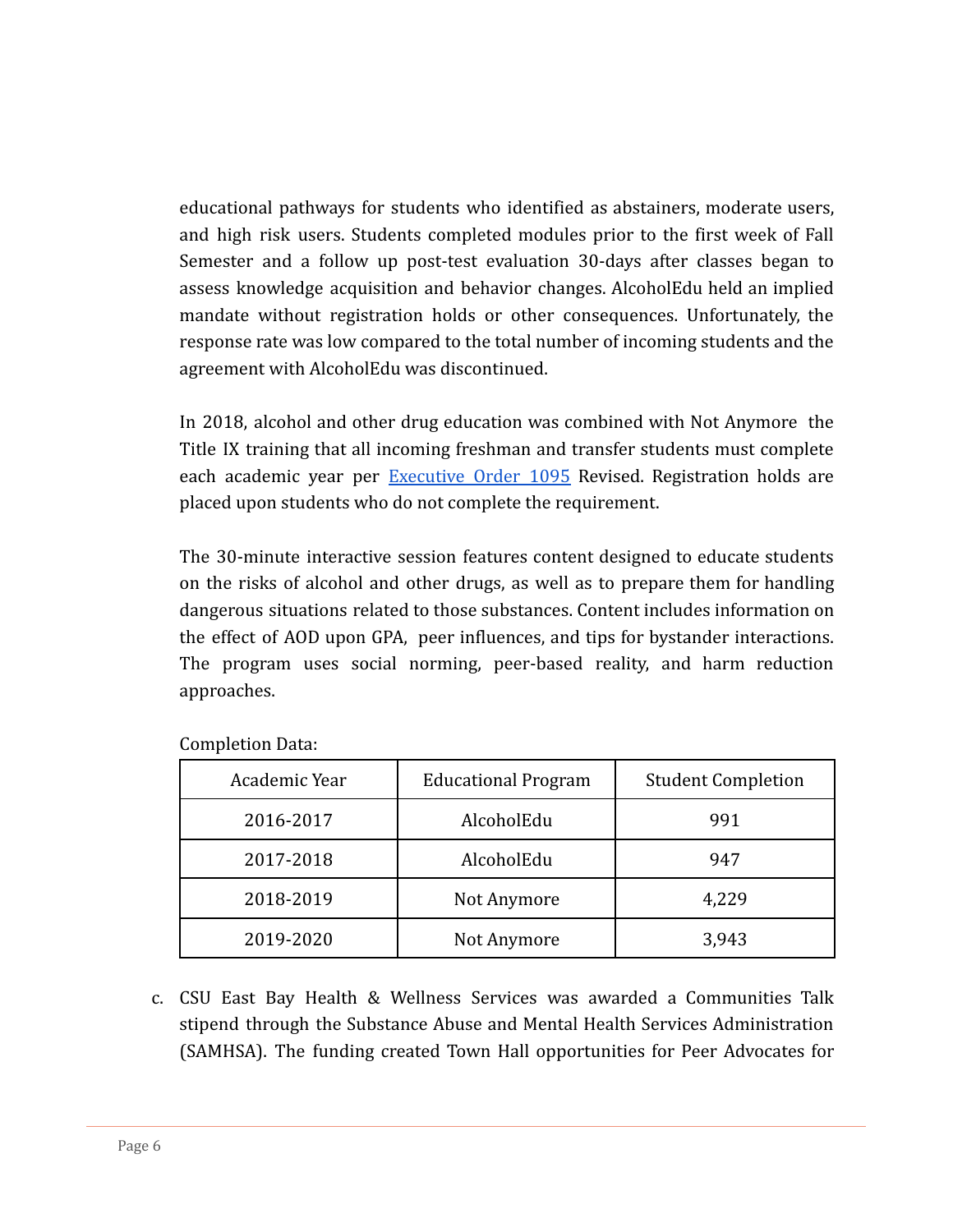Wellness interns to talk with their peers about underage drinking. Approximately, 1500 students engaged in alcohol education and discussion about the effects of alcohol. Students reported it was important to receive information at Freshman Orientation to educate students about alcohol use and policies prior to starting classes. Students wanted to hear real examples of what occurs from drinking in a straightforward and relatable manner. Students reported wanting to know how to intervene when a friend needs help but often fear punishment from reaching out to authorities especially when the entire group is underage.

## **● Alcohol-Free Options**

- a. Alcohol-free options allow students a safe-place build community with their peers. Programs are hosted during evening and late-night time periods offer students "something else to do" instead of drinking. Events are sponsored by a variety of campus departments and are tailored to reach high-risk populations (housing residents, Greeks, Athletes, first-year students). Many events occur during traditional drinking periods such as Homecoming to reduce students going off campus to drink. Events examples and sponsoring departments include:
	- i. Comedy/Live Performance (ASI)
	- ii. Homecoming Silent Disco (ASI/Recreation & Wellness Services)
	- iii. Halloween Fest (ASI/Recreation & Wellness Services)
	- iv. Movie Nights (ASI)
	- v. Thursday Night Take Over (Housing)
	- vi. Trivia Nights (Recreation & Wellness Services)
	- vii. Video Game Nights (University Union)

#### **● Tobacco Education**

- a. Cal State East Bay adopted the CSU Smoke and Tobacco Free Policy effective September 1, 2017 (EO 1108). The policy encompasses all smoke including cigarettes, pipes, cigars, marijuana. and electronic smoking devices.
- b. Smoking cessation information is available for students through the Student Health Center and for employees at Human Resources. The California Smokers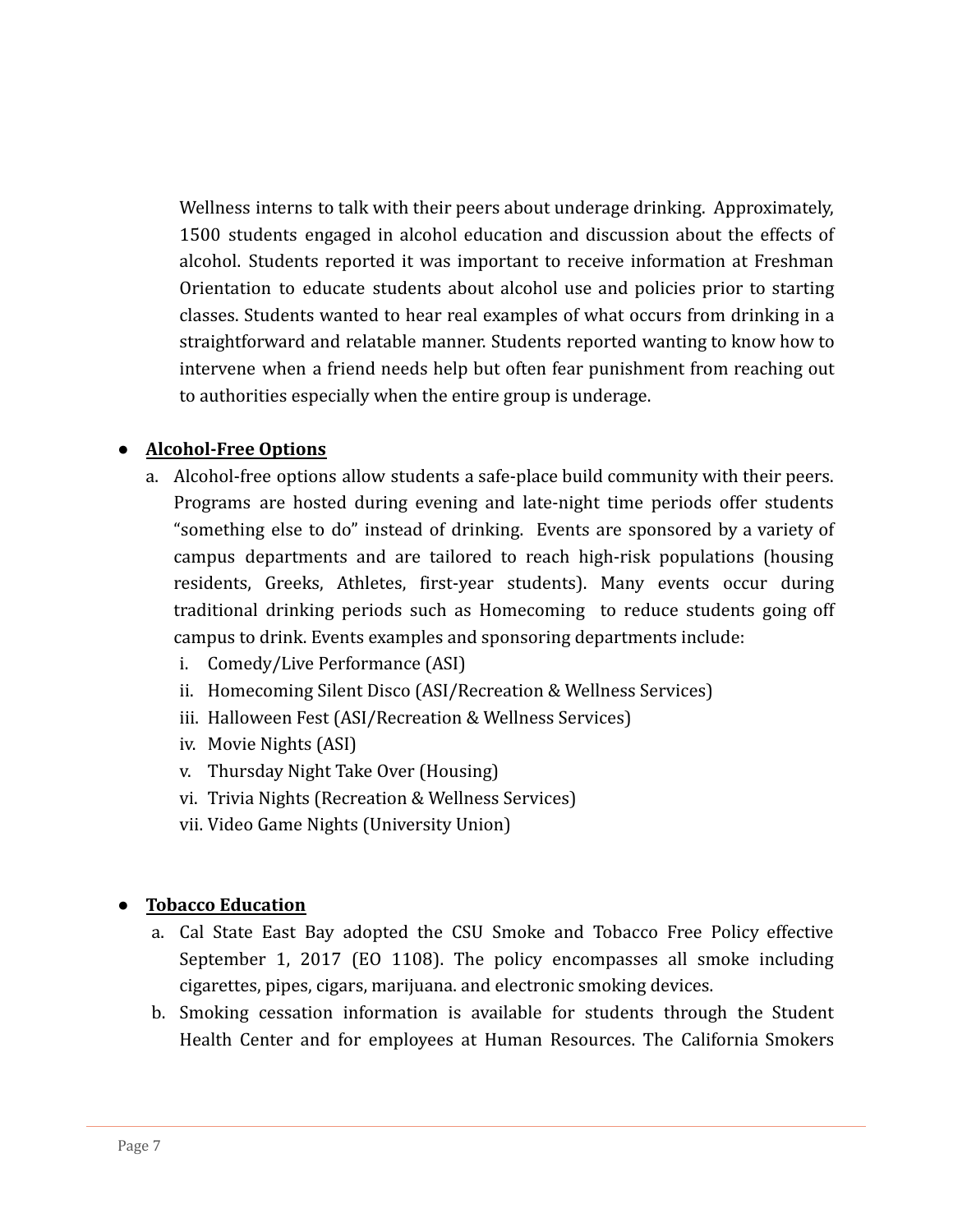Hotline offers free community access to support systems, nicotine replacement therapies, and education in a variety of languages.

#### EMPLOYEE PROGRAMS

● Employee Assistance Program

All Employees have access to the Employee Assistance Program (EAP) which offers a variety of services and resources. The Employee Assistance Program is a free, confidential counseling and referral service designed to help employees and their eligible dependents resolve personal, work, or home life events. EAP can be accessed on the Human Resources webpage.

#### MARKETING/PROMOTION OF ALCOHOL

- Cal State East Bay's Policy Regarding the Consumption, Distribution, and Possession of Alcoholic Beverages is distributed to the campus community annually and can be located on the Alcohol, Tobacco and Other Drugs webpage.
- Alcohol is not available for purchase on campus.

#### PROGRAM EVALUATION ON AN ANNUAL BASIS

● National College Health Assessment - Health & Wellness Services coordinates implementation of the American College Health Association's National College Health Assessment II (ACHA-NCHA II) on a biannual basis. The instrument collects data from a randomized-stratified sample of Cal State East Bay undergraduate students. Student responses center around health indicators including alcohol and other drugs, relationship violence, sexual health, nutrition, exercise sleep, and mental health.

Results for ATOD show differences between actual and perceived usage of cigarettes, e-cigarettes, hooka, alcohol, and marijuana. Students reported rates for drinking and driving, estimated BAC, use of prescription drugs, negative consequences and protective behaviors to use when drinking alcohol. Executive summary results from the 2016 and 2018 NCHA can be found online at NCHA Reports.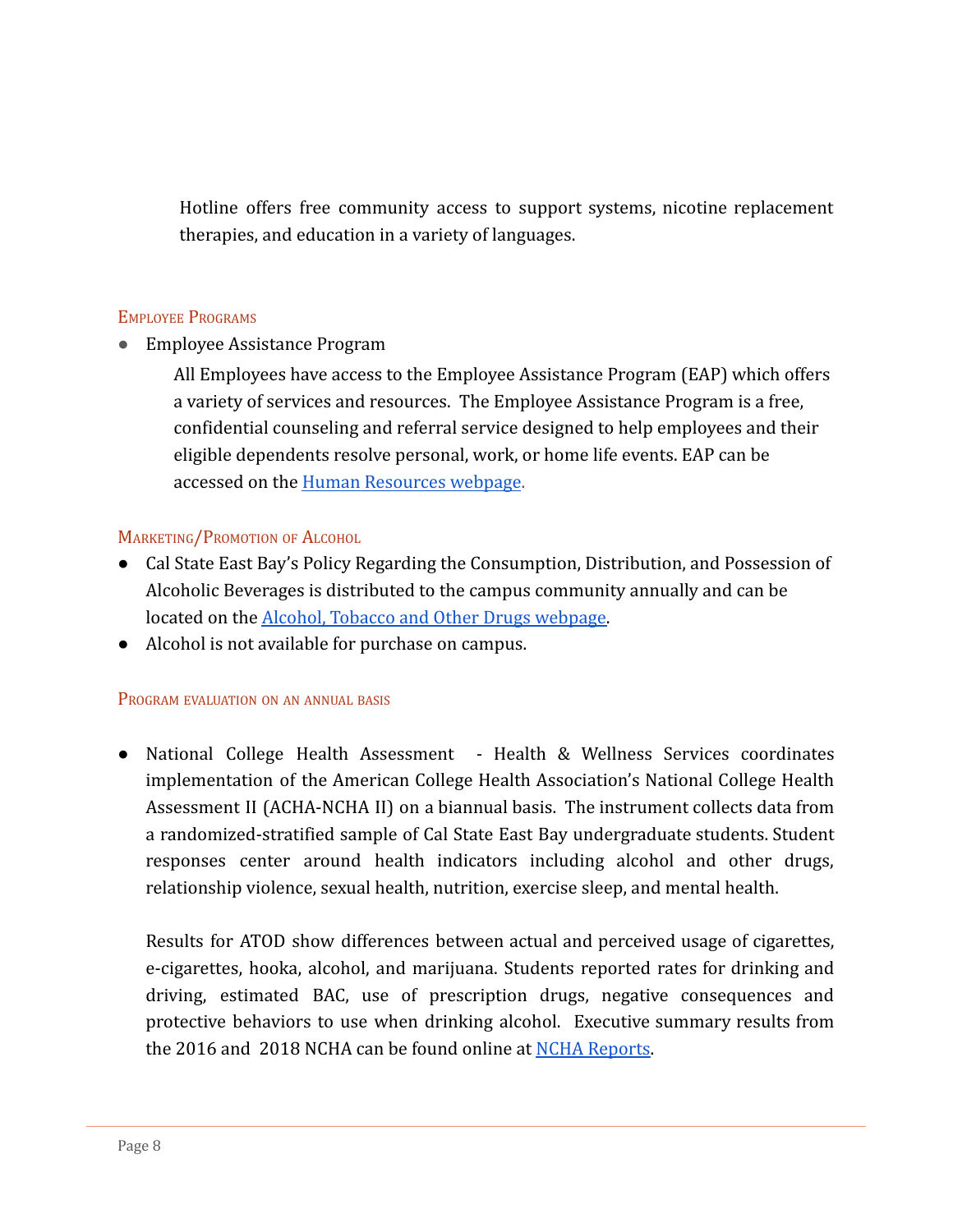- AlcoholEdu and Not Anymore modules include pre-test and post-test evaluation to measure knowledge acquisition, self-reflection for current substance use, and general feedback on the program. Respondents showed increase in knowledge for questions relating to impacts to gpa, impacts upon brain function, impacts to decision making, and factors impacting alcohol use. Full outcomes report are linked as follows:
	- (a) 2016-2017
	- (b) 2017-2018
	- (c) 2018-2019
	- (d) 2019-2020

# <span id="page-9-0"></span>Policy & Other Enforcement Documents

## **CAMPUS POLICIES**

- Policy Regarding the Sale, Consumption, Distribution, and Possession of Alcoholic Beverages - The Cal State East Bay Policy Regarding the Sale, Consumption, Distribution, and Possession of Alcoholic Beverages is available on the ATOD website.
- Drug-Free Workplace Policy The California State University Drug-Free Workplace Policy is shared with all employees during the annual notification and is also available on the HR website at CSUEB policies.

#### POLICY DISTRIBUTION

Cal State East Bay's policies are available on the campus policies website.

#### EXECUTIVE ORDERS

# **Executive Order 1108: Policy on System-wide Smoke and Tobacco-Free Environment**

The California State University Policy on System-wide Smoke and Tobacco-Free Environment was implemented on September 1, 2017. This policy bans smoking and the use of all tobacco products on all California State University properties. Smoke or smoking is defined as inhaling, exhaling, burning, or carrying any lighted or heated cigar, cigarette, cigarillo, pipe, hookah, or any other lighted or heated tobacco or plant product intended for inhalation, whether natural or synthetic, in any manner or in any form and the use of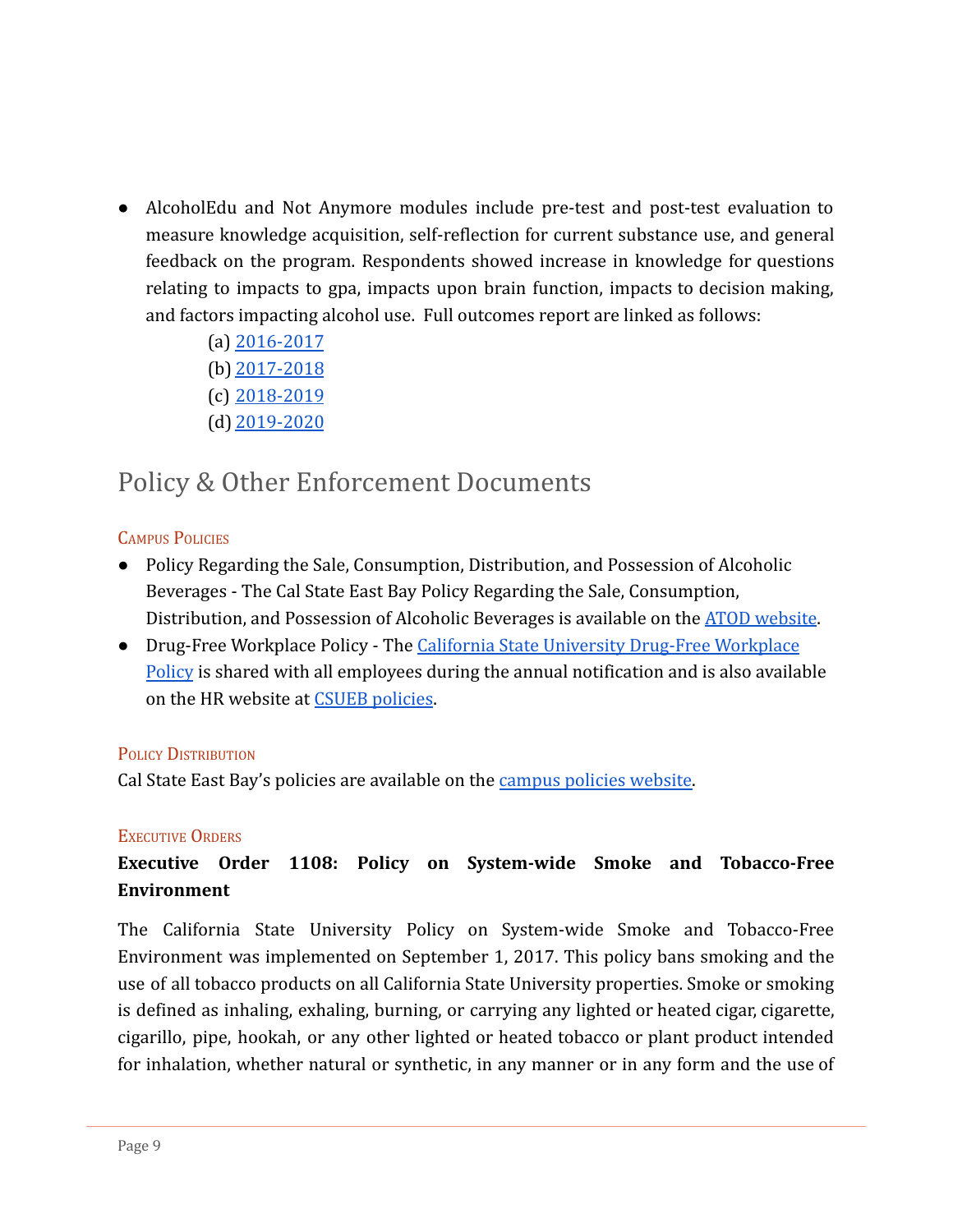all electronic smoking devices that create an aerosol or vapor and any other oral smoking device.

## **Executive Order 1109: Sales and Service of Alcoholic Beverages at or in Conjunction with University Intercollegiate Athletic Events, and Advertising of Alcoholic Beverages on Campus and at University Athletic Facilities**

Executive Order (EO) 1109 allows institutions to determine whether or not the school sales alcohol at sporting events. Our Athletics Department does not currently serve alcohol at its sporting events and will continue with this policy.

## **Executive Order 930: CSU Drug-Free Workplace Policy**

Executive Order (EO) 930 states is committed to maintaining a workplace free from the unlawful manufacture, possession, distribution, dispensation or use of controlled substances, as defined in schedules I through V of the Controlled Substances Act (21 U.S.C. §812) and 21 C.F.R. Part 1308.

Employees violating this policy shall be subject to discipline, up to and including dismissal. Discipline shall be imposed in a manner consistent with the applicable labor agreements, CSU policies, and law. In addition to, or in lieu of discipline, CSU may, at its discretion, require employees violating the policy to participate satisfactorily in an appropriate drug abuse rehabilitation program.

## STUDENT CODE OF CONDUCT

The Student Code of Conduct is available on the Office of Student Conduct, Rights, & Responsibilities website. The Student Code of Conduct lists the following as grounds for disciplinary action regarding drugs and alcohol on campus:

- a. #9 Use, possession, manufacture, or distribution of illegal drugs or drug-related paraphernalia, (except as expressly permitted by law and University regulations) or the misuse of legal pharmaceutical drugs.
- b. #10 Use, possession, manufacture, or distribution of alcoholic beverages (except as expressly permitted by law and University regulations), or public intoxication while on campus or at a University related activity.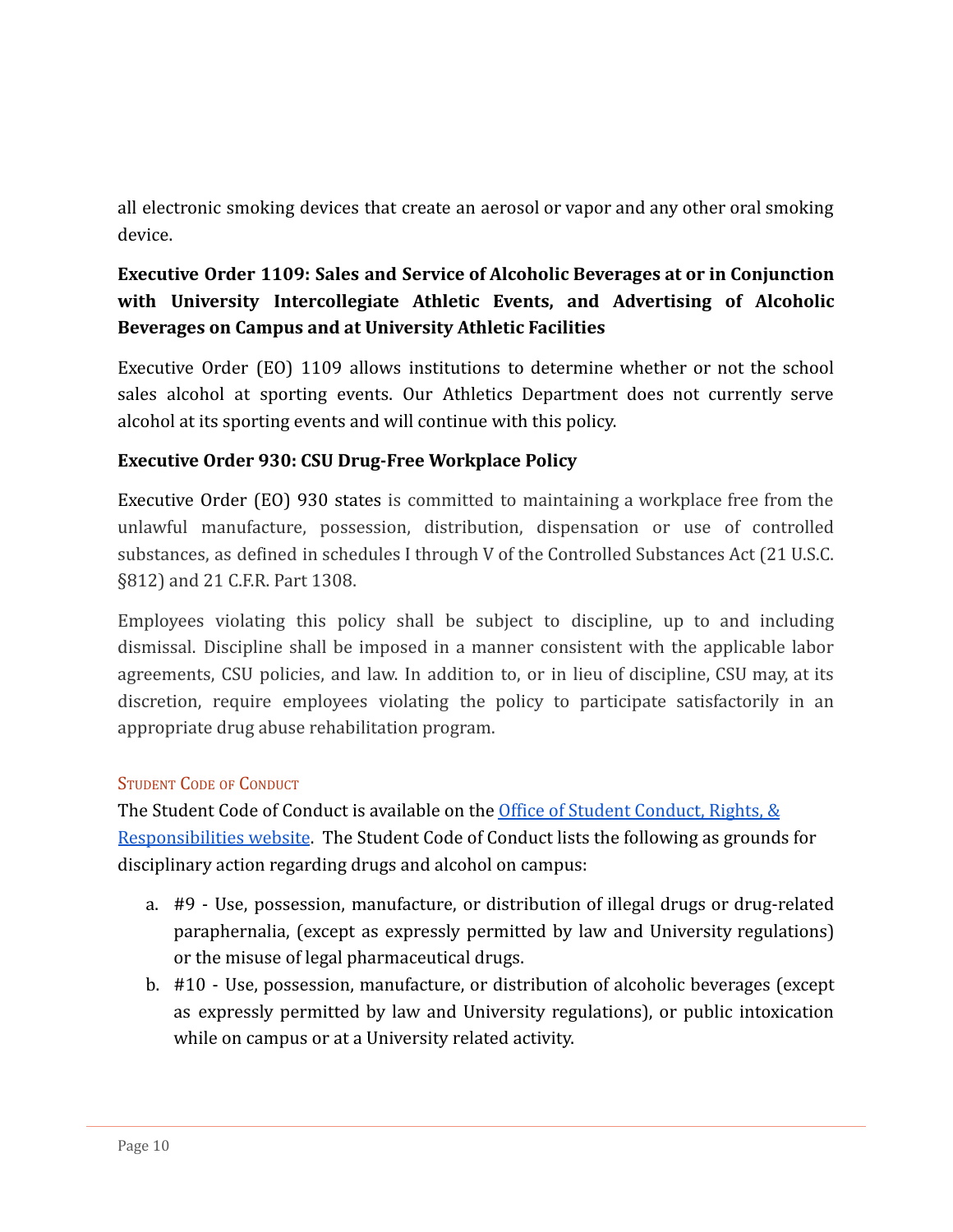ATHLETIC CODE OF CONDUCT - The Student-Athlete Code of Conduct, located in the Student-Athlete Handbook, states that athletes "Understand that the use of alcohol or drugs as a student-athlete while involved in any team-related practices, competitions, banquets, travel or other activities is prohibited, regardless of age.." and " Failure to abide by these rules will be considered serious misconduct and could be grounds for dismissal from the team and/or cancellation of any athletically related aid. This includes student-athlete behavior as fans at events."

In addition to Cal State East Bay's Alcohol and Drug Policies, student athletes are also subject to the policies of the NCAA and states that, "The NCAA Presidents' Commission has adopted and Cal State East Bay supports the following statement on student-athlete behavior: Student-athletes enrolled at NCAA member institutions should reflect the high standards of honesty and integrity set by the Association for the conduct of intercollegiate athletics. As NCAA member institutions strive to fulfill their educational missions, they share a right and responsibility to preserve order and encourage ethical, responsible behavior through the formulation of standards of conduct for student-athletes and the designation of procedures by which those standards shall be enforced. It is imperative that student-athletes recognize the significance of their behavior as visible members of the campus and local communities. This same attention, however, also should inspire the institution to assure that its student-athletes receive the same treatment as students generally in disciplinary or criminal matters. Intercollegiate athletics cannot be viewed as a refuge where student-athletes are held to a lower standard of conduct than that imposed on the student body as a whole.

All student-athletes are required to sign the NCAA Drug Testing and Institutional Drug Testing consent forms prior to participation. Additionally, each student athlete is given a student planner which includes:

- a. The Student Athlete Host Policy which states "Student hosts are responsible for their assigned PSA and the following are expectations of serving as such:
	- (a) Any behavior that violates Federal Law, State law, NCAA, CCAA, and Cal State East Bay rules and regulations will be grounds for disciplinary action.
	- (b) Regardless of the age of the host and/or PSA, there shall be no use of alcohol and/or drugs during the visit.
	- (c) In addition, taking the PSA to any place or participating in any activity where the student host and PSA could place the Athletics Department and University in an unfavorable light is strictly prohibited.

Failure to abide by these policies will result in disciplinary action.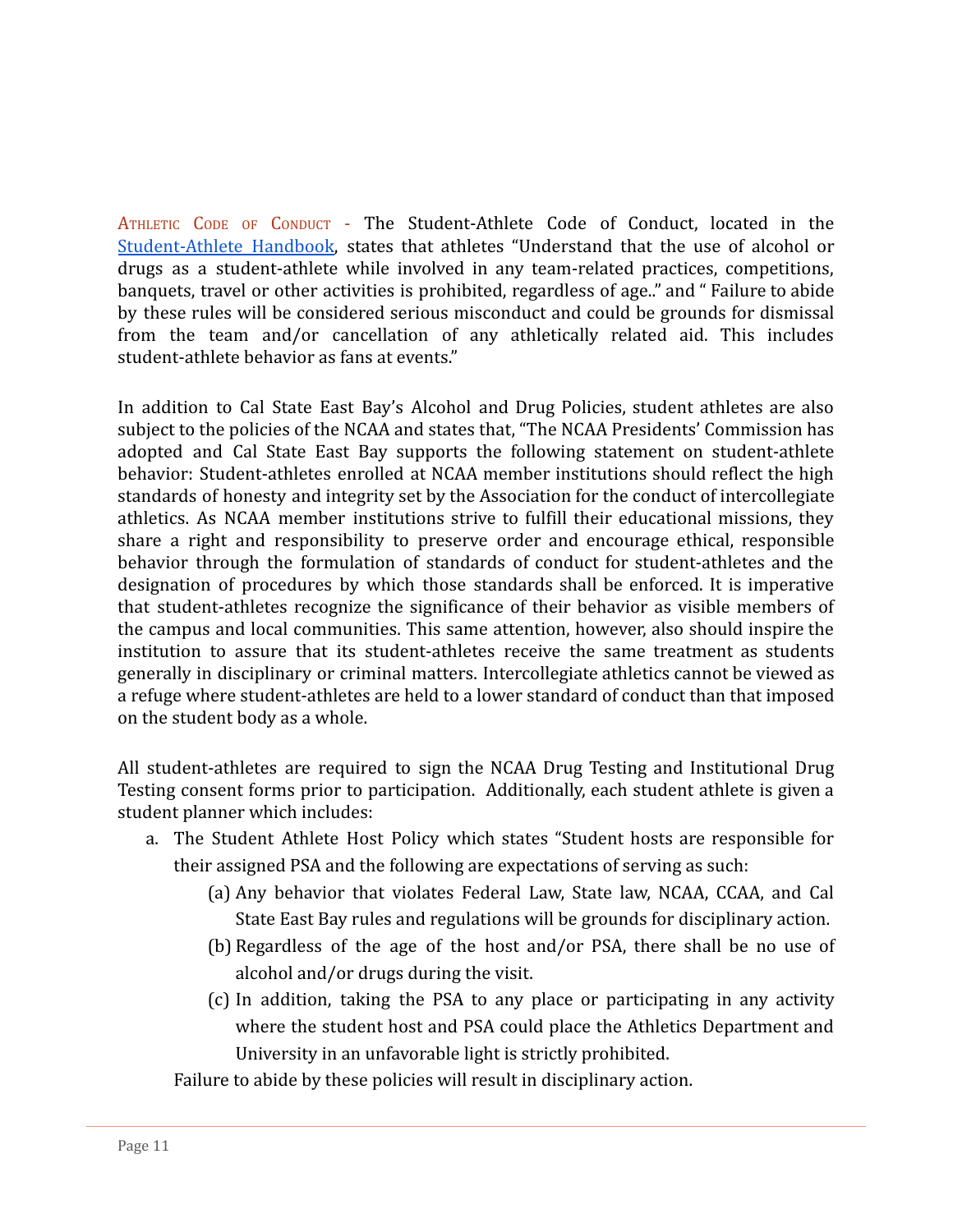- b. The Cal State East Bay Athletics Drug Policy which highlights drug testing, testing procedures, and NCAA banned-drug classes. Athletes are required to read and sign a statement indicating an understanding and willingness to comply with the NCAA drug policy. Failure to sign this form will make an athlete ineligible for competition and forfeit any scholarship. Selection for NCAA drug testing is made on a random basis and may occur at any period during the academic year. Also, specific individuals may be tested when reasonable suspicion exists of suspected drug use. Athletes are required to review the list of banned substances and consult with the head athletics trainer before taking supplements of any kind. For the most current list of banned substances and NCAA drug testing policies visit:
	- (a) See Testing information
	- (b) See Banned Substance

Sanctions for alcohol and drugs including violation types and disciplinary procedures.

#### STUDENT CLUB & ORGANIZATION CODE OF CONDUCT -

Student Life & Leadership Programs partners with Student Conduct, Rights & Responsibilities for the oversight of conduct and discipline of student organizations. Responsibilities for student organization conduct can be found in the Student Club & Organization Officer Toolkit.

#### HOUSING CODE OF CONDUCT

The Student Code of Conduct is distributed electronically and provides a quick-look document known as the Community Living Guide, and then the full policy listed under Student Housing Conduct Policies. The policy documents are distributed virtually via email and posted online, in addition to on physical bulletin boards within each community and inside each apartment unit. Further, the documents are reviewed in-person at the fall semester community meeting, and Resident Assistants (RA) are listed as resources for clarification as well as to help maintain policy expectations throughout the community.

#### EMPLOYEE CODE OF CONDUCT

Employee conduct is governed by California Education Code 89535, local campus policies (such as the Policy Regarding the Sale, Consumption, Distribution, and Possession of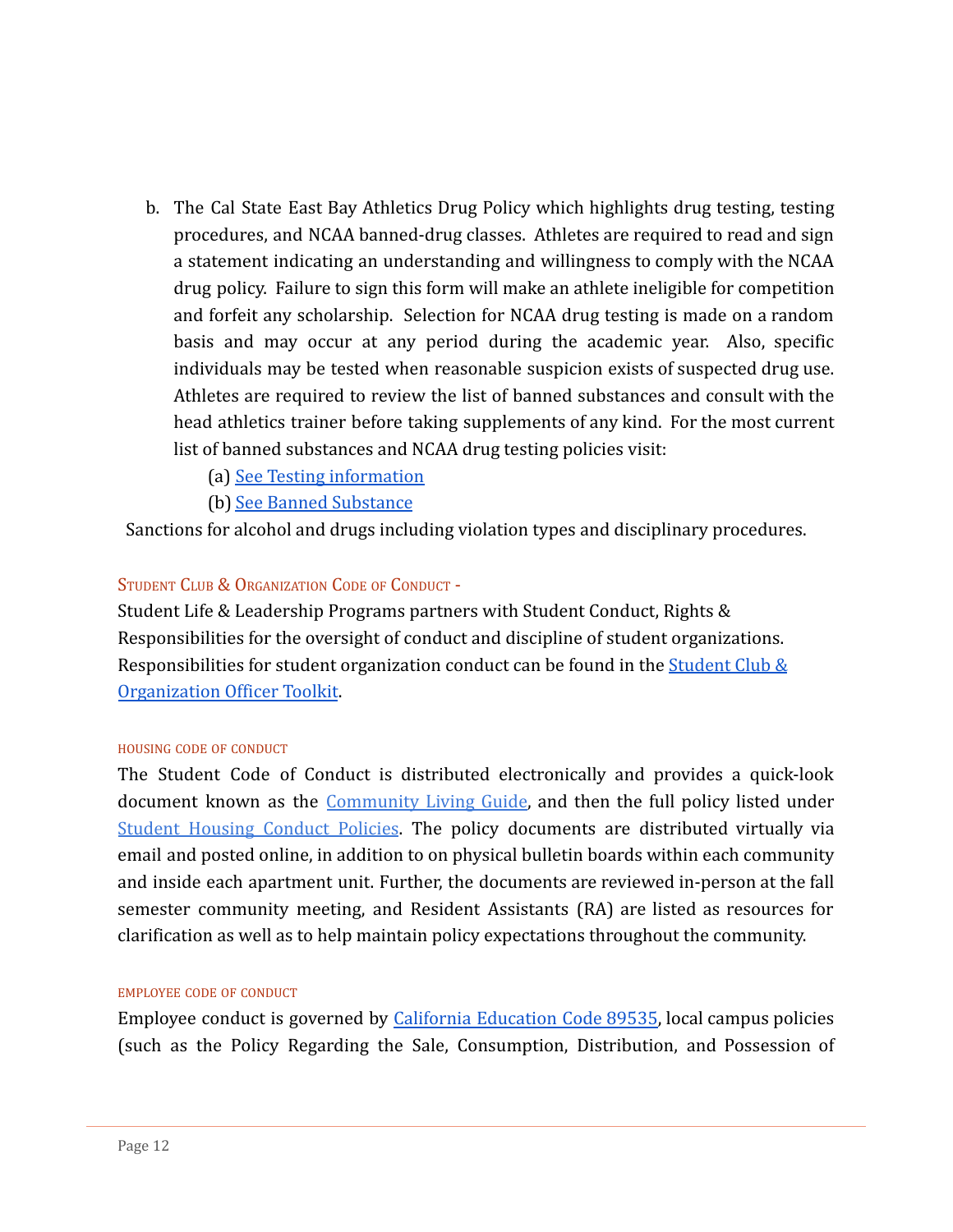Alcoholic Beverages and Drug Free Workplace Policy) and the applicable collective bargaining agreements.

#### MISCELLANEOUS PROCEDURES FOR SERVING ALCOHOL ON CAMPUS

- University Advancement Events All University Advancement Events follow the Cal State East Bay Policy regarding the Sale, Consumption, Distribution, and Possession of Alcoholic Beverage.
	- a. All events on campus that include the sale, service, or consumption of alcoholic beverages must be approved by Risk Management and University Police Department prior to the event occurring. The University President has ultimate approval and may make exceptions to any part of this policy with the exception of adherence to all local, State, and Federal laws and California State University Executive Orders related to the sales, serving, possession, use, and consumption of alcoholic beverages.
	- b. The University Facility Rentals office will provide the Alcohol Approval Form to the client through Adobe Sign. Once completed, the University Facility Rentals office will then route all requests for facility reservations for events that will include the sale, service, or consumption of alcohol to the University Police and Risk Management via adobe sign. The form is then sent over to Pioneer Dining and a copy filed in the University reservation system.
	- c. Additional information on the process is located in the policy.
- Administration & Finance Guest Services Events
	- All Guest Services Events follow the Cal State East Bay Policy Regarding the Sale, Consumption, Distribution, and Possession of Alcoholic Beverage.
	- a. All events on campus that include the sale, service, or consumption of alcoholic beverages must be approved by the Public Safety/University Police and Risk Management prior to the event occurring. The University President has ultimate approval and may make exceptions to any part of this policy with the exception of adherence to all local, State, and Federal laws and California State University Executive Orders related to the sales, serving, possession, use, and consumption of alcoholic beverages.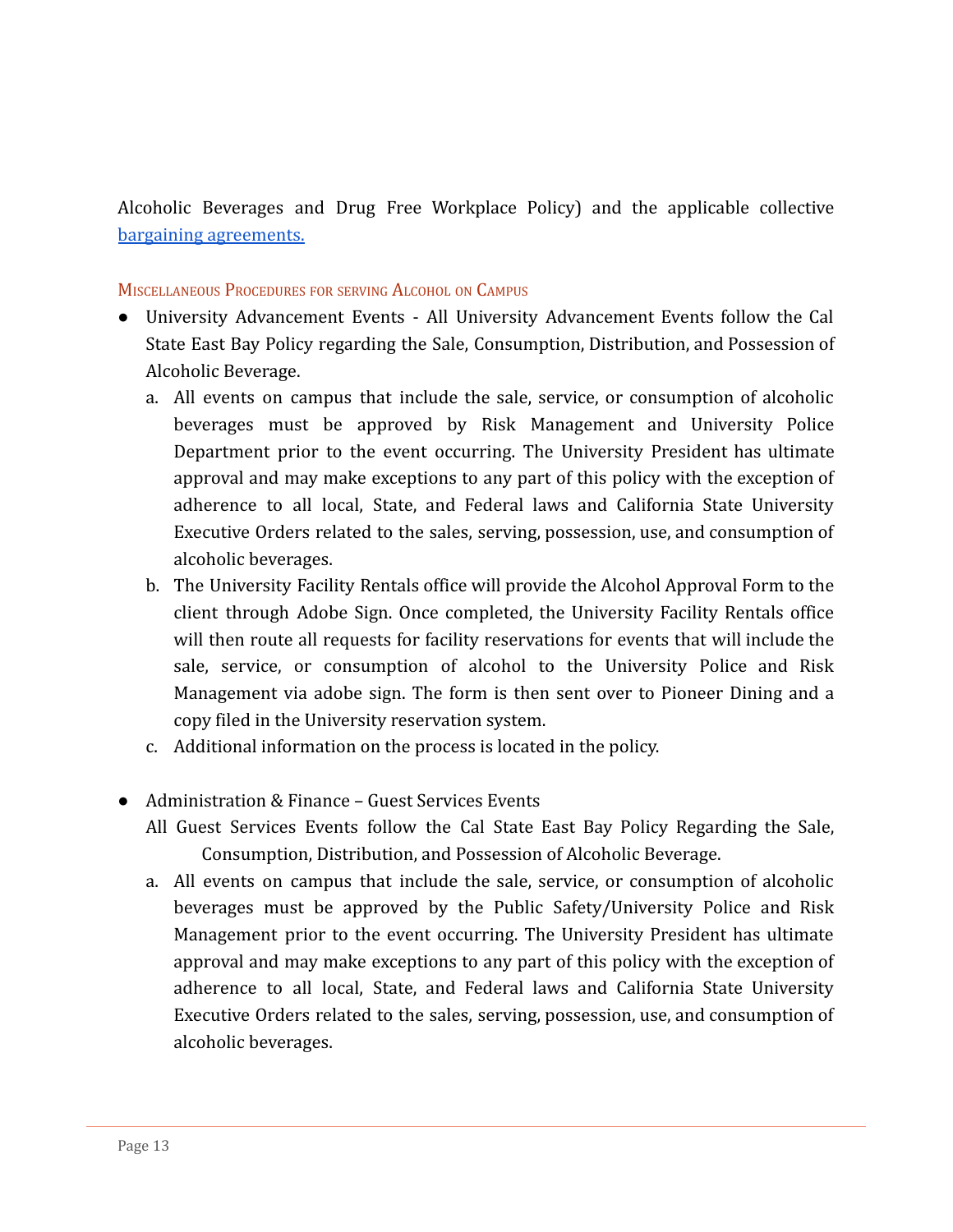- b. The University Reservation Office will forward all requests for facility reservations for events that will include the sale, service, or consumption of alcohol to the University Police and Risk Management via email.
- c. Additional information is located in the policy.
- Student Clubs and Organizations Events

The Student Code of Conduct, California Code of Regulations - Title 5, Section 41301 (10) outlines the Policy on Alcohol Use Requests stating "A copy of the University's Alcohol Policy shall be provided to listed student club/organization officers during the annual recognition process. Completion of the recognition process includes agreement to abide by and uphold the University's policies. The University's Alcohol Policy is in compliance withCalifornia Law, which prohibits the sale or giving of any alcoholic beverage to any person under the age of 21. Student organizations are in violation of University policy if any individuals under the age of 21 arein possession of alcoholic beverages at an activity sponsored/hosted by the student organization and/orif intoxicated individuals consume alcohol. Recognized student clubs/organizations are not permitted to sponsor events that include alcohol. Should an off-campus venue have a license to serve alcohol, student organizations will need to declare that information during the event planning process" This can also be found on the Standards of Student Conduct for Student Clubs and Organizations.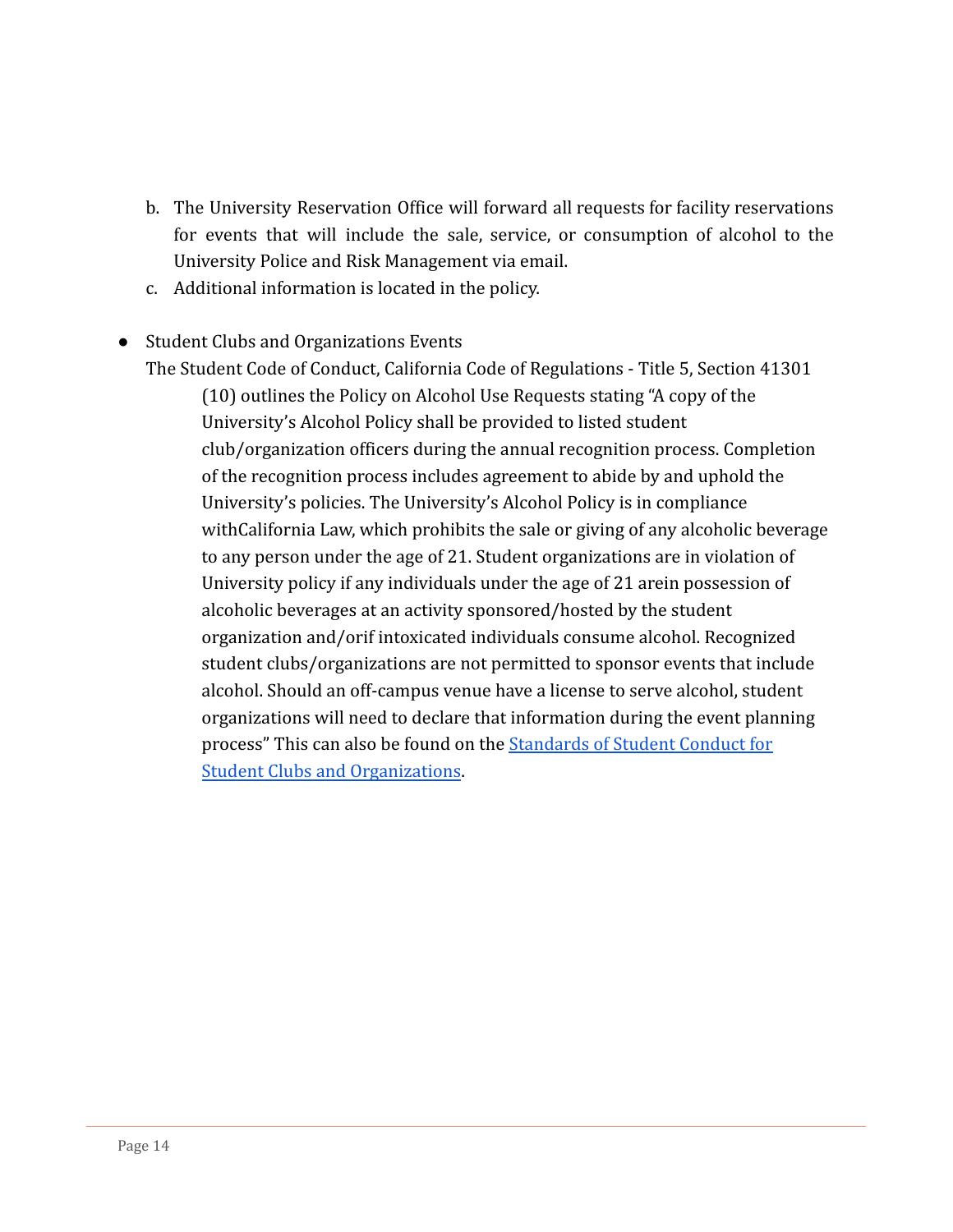# <span id="page-15-0"></span>[Policy Enforcement/Violations](#page-15-0)

### **STUDENTS**

- Housing alignment with University Conduct (see below), Student Housing & Residence Life mirrors the conduct process and educational sanctions as designated by the campus. Resident Assistants and Professional On Call assist with any type of incidents to ensure safety of the situation, and designated Housing Hearing Officers set-up conduct meetings to further investigate and reach a conclusion on settlement agreement. More serious situations and/or repeated violations will be referred to the University Conduct process.
- Student Conduct First time violations of the alcohol/marijuana policy generally would result in a disciplinary warning, a 2-hour on-campus AOD workshop ("Choices"), and a reflection paper. If the incident involves an AOD-medical transport, an AOD intake assessment may be expected with Student Health & Counseling Services. For repeat violations of the alcohol/marijuana policy (2nd, 3rd, etc), sanctions would continue to increase including disciplinary probation and/or suspension with educational remedies. For situations involving the sale or distribution of illegal substances, students may face more serious outcomes such as suspension or expulsion depending on the severity of the situation.
- Athletics All disciplinary problems, *both on and off-campus*, can result in sanctions against the student-athlete. These sanctions can range from reprimand to loss of a scholarship, and failure by the student-athlete to report the problem will result in more severe consequences. The Director of Athletics will be notified by Head Coaches of student-athlete misconduct, and documentation will be kept of the misconduct and the penalty. The Cal State East Bay Student Handbook spells out the policies and procedures for disciplinary action for misconduct on campus, at official institutional events, and in student housing. Student-athletes, however, are bound not only by these policies but also by those provided by the Athletics Department and by their coaches. Regarding criminal infractions, a Cal State East Bay student-athlete is expected to adhere to all campus, city, county, state, and federal laws as well as all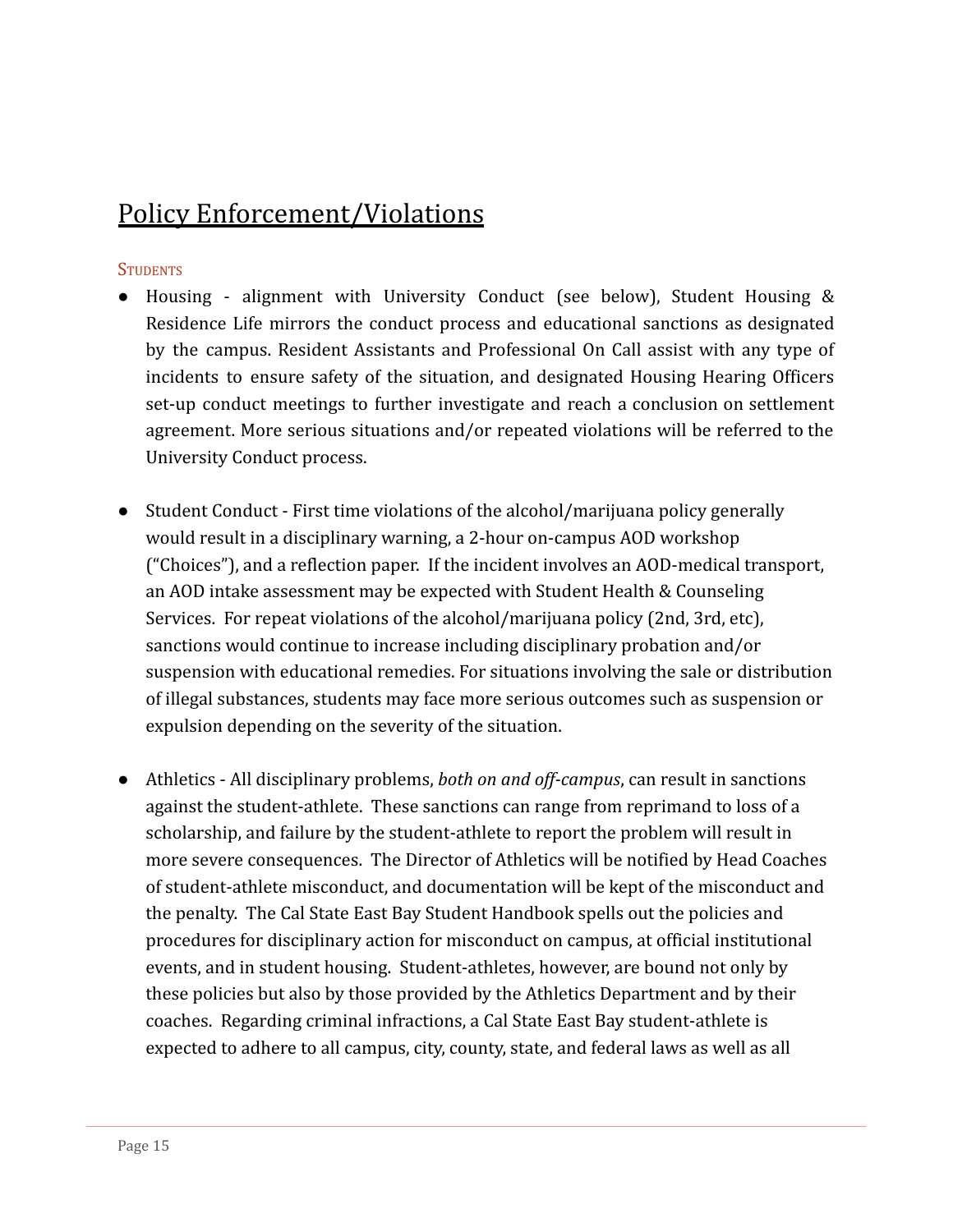CCAA and NCAA rules and regulations, Cal State East Bay campus community and Student Affairs rules, regulations, policies, and procedures.

### EMPLOYEES -

Administrators and staff in violation of Cal State East Bay's Policy Regarding the Sale, Consumption, Distribution, and Possession of Alcoholic Beverages and/or Drug-Free Workplace Policy are referred to Human Resources. Resources are available on the CSU Drug Free Workplace website.

Faculty and Graduate Student Assistants in violation of Cal State East Bay's Policy Regarding the Sale, Consumption, Distribution, and Possession of Alcoholic Beverages and/or Drug-Free Workplace Policy are referred to Faculty Affairs.

Student assistants are also subject to the Drug-Free Workplace Policy and could face disciplinary actions, including termination of employment, if found to be in violation of the policy. Additional information on student assistants can be found in the Student Employment Handbook Guide.

# <span id="page-16-0"></span>[Referrals](#page-16-0)

## **STUDENTS**

● Students are referred to alcohol or drug resources for any violations whether it be student health and counseling, educational workshops and programming, outside agency services, etc. A primary goal for CSUEB is to reduce risk and harm and provide educational support to our students. Students of concern with behaviors related to drug or alcohol use/abuse, or medical transports, are submitted via reports to the university Care team by faculty, staff, students or self-identify submissions. Appropriate interventions are made to either on or off campus resources or programs.

## **EMPLOYEES**

● All HR staff are directed to provide administrators and staff with EAP information. Faculty Affairs staff also provide EAP information to faculty and graduate student assistants. EAP directs employees to resources available through the employees'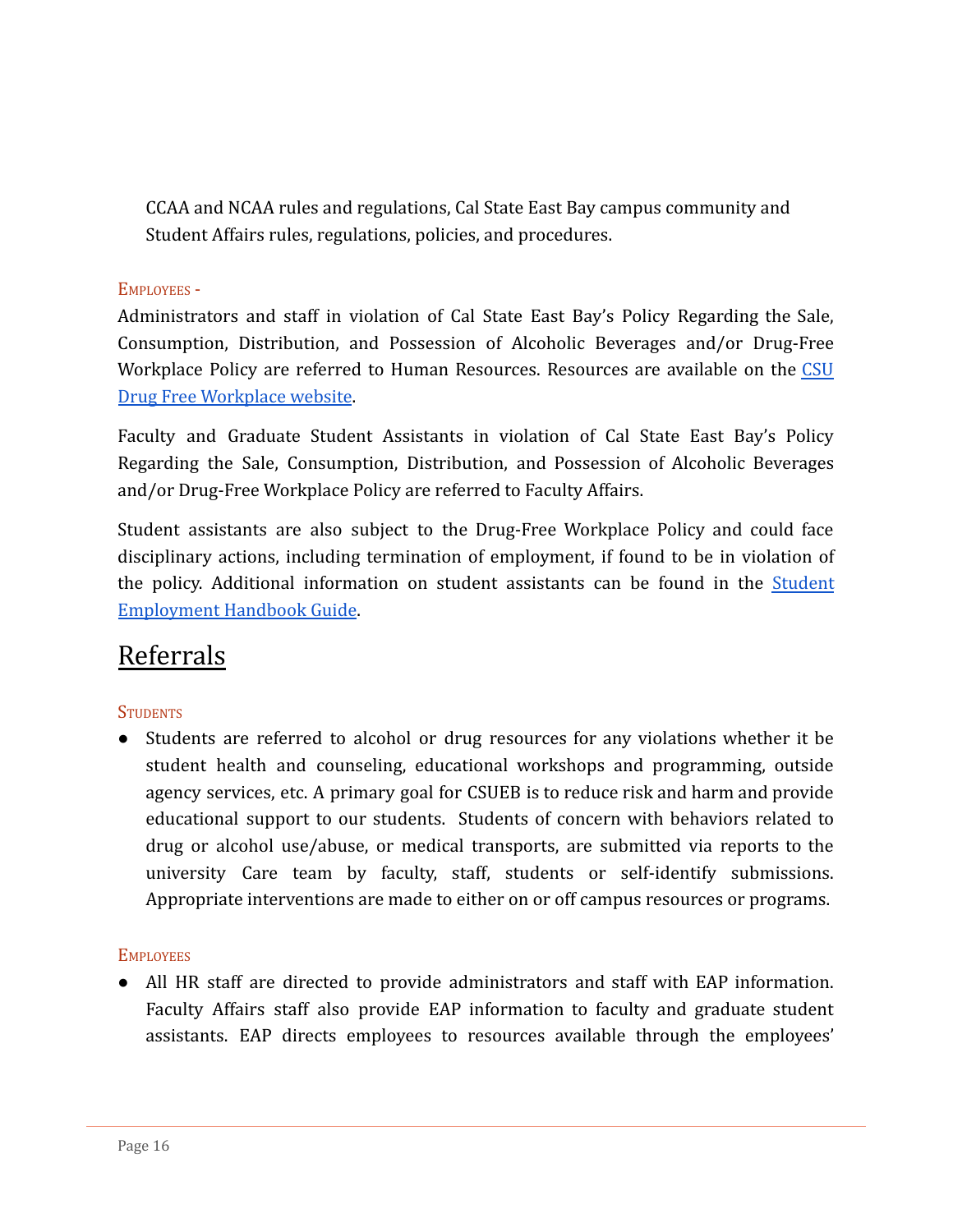healthcare providers. Human Resources will advise employees on use of sick leave and vacation time as appropriate. Additional information is available one the EAP website.

# <span id="page-17-0"></span>[Recommendations for DAAPP & 2022 Biennial Review](#page-17-0)

The following program recommendations for Cal State East Bay University will be presented to senior administration for review, discussion and approval.

| <b>Category</b>   | <b>Need</b>                                                                                                                                                                                                                                                                                                                                                                                                           | <b>Recommendations</b>                                                                                                                                                                                                                                                                                                               |
|-------------------|-----------------------------------------------------------------------------------------------------------------------------------------------------------------------------------------------------------------------------------------------------------------------------------------------------------------------------------------------------------------------------------------------------------------------|--------------------------------------------------------------------------------------------------------------------------------------------------------------------------------------------------------------------------------------------------------------------------------------------------------------------------------------|
| Communicat<br>ion | It will be imperative to develop an<br>ongoing notification calendar of events for<br>required reporting standards, email<br>templates for staff/faculty and students<br>communications, ensure that website<br>content is current, and that campus wide<br>events are promoted through various<br>campus community partners on one<br>comprehensive website of shared drive<br>for continuity of DAAPP requirements. | Develop a<br>comprehensive Wellness<br>Coalition website to link<br>DAAP report content and<br>resources. Including<br><b>DAAPP</b> and Biennial<br>reports with appropriate<br>links to<br>staff/faculty/student<br>resources and referral<br>information. As well as<br>clear content on<br>sanctions and<br>disciplinary process. |
| Evaluation        | Behavior assessment data will be<br>imperative to track a variety of trends,<br>event attendance and participation,<br>outcomes for online education programs<br>and clery reporting connections                                                                                                                                                                                                                      | Develop tools to assess<br>trends via pre and post<br>program participation<br>surveys and/or annual<br>or national assessment<br>surveys.<br>• Use data to track<br>behavioral trends and<br>make appropriate<br>recommendations for<br>improvements.                                                                               |